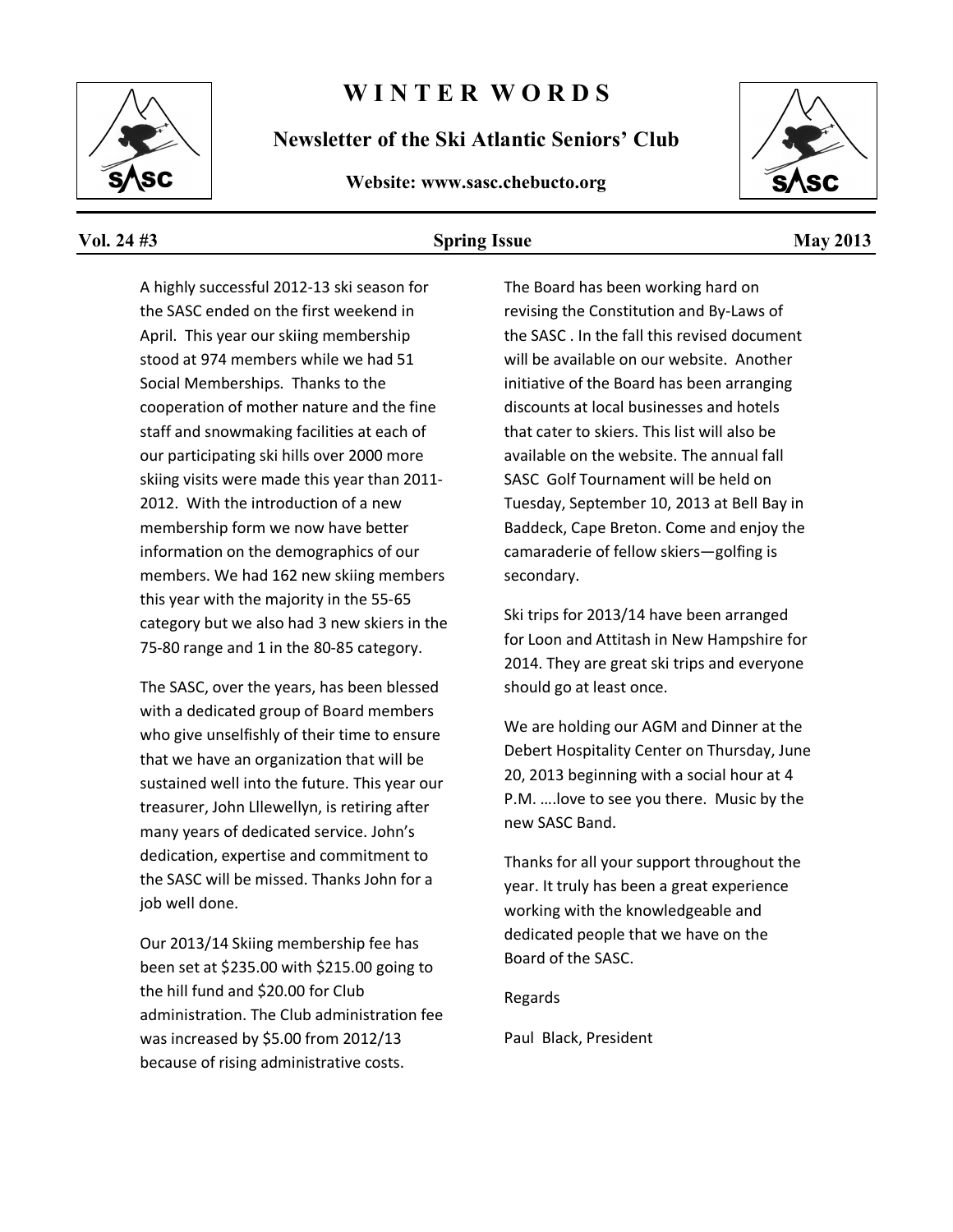#### **Report on Sunday River Trip**

93 people were booked for Sunday River, Jan. 27-February 1, 2013.

76 stayed at the Grant Summit, 9 at Snow Cap and 8 at Jordan Pond. All

Facilities were very comfortable and had a great shuttle service to get us to the Summit for our meals, activities, and amenities of hot tub, pools and storage for our skis.

The first 2 days were good skiing but the  $3^{rd}$  and  $4^{th}$  were a little rainy, windy but not cold. We still managed to ski even though the power was out for and hour and some skiers were caught on the chair for 45 min, all part of a great experience.

A hill tour was provided and also a welcome party on Monday night.

The meals were excellent and in the evening we had entertainment provided by our members and also celebrated Jim Clothier's 87<sup>th</sup> Birthday. (could we all be so lucky!)

Lillian Sutherland was the winner of a pair of K2 skis donated by Group Sales and her husband, George, will enjoy skiing on them.

Maureen and Jim did a marvelous job organizing such a large number of people and even sent us copies of the menus prior to the trip, as well as a list of all participants in the different lodging locations.

Thank you so much.

Jean Siddall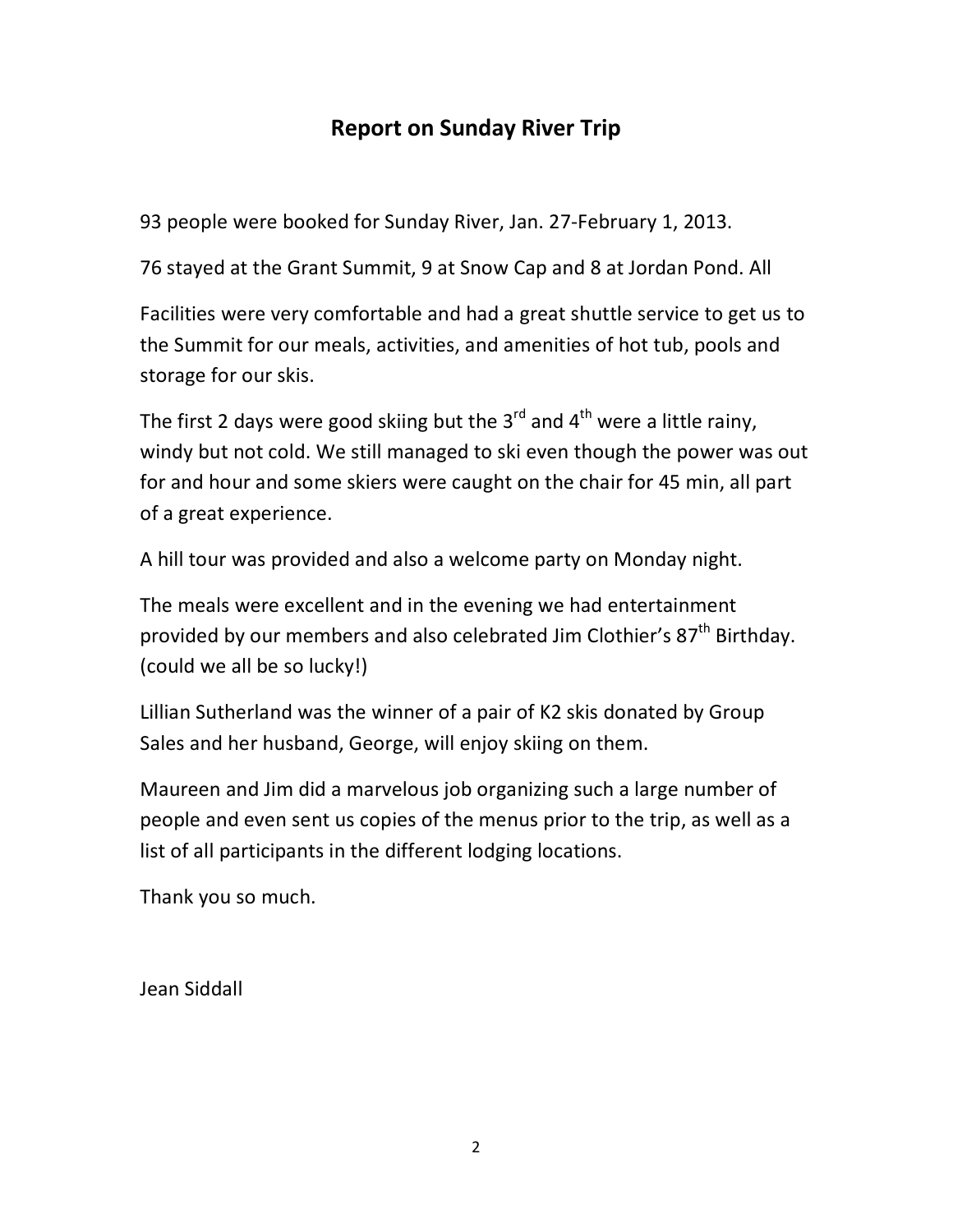### **Stoneham Trip**

We arrived at Stoneham on a mild [-2 C] and sunny afternoon. The weather would stay mild all week but the ski conditions were varied. On Monday morning we were given a hill tour which was extremely beneficial for helping us become familiar with the hill. The grooming of the trails was amazing with the exception of Thursday when we woke up to 10 cm. of fresh snow and gusty winds. The winds blew the runs bare in places but piled snow in other areas. It was tricky for many of us transitioning from hard pack to deep snow.

At night, the mountain became magical with white lights reflecting off the snow. It was a festive feel, whether you were skiing or sitting at dinner watching flea-like skiers tackle the trails and giant half-pipe. The night skiing was the best!

All of us wish Vivian a speedy recovery from her injury.

Maureen and Jim organized a great trip. Thank you.

Carol and Charlie Gass

#### **Re: the side trip to Mont Ste. Anne - - -**

On the sunniest day of the trip, eight of us were off to Mont Sainte Anne. Conditions were such that much of the south side was good spring skiing. The north side .... ahhh! ... it was sunny, and just the right temperature for excellent conditions all day. Carolyn, Don, Mary Kate & Trevor skied the whole mountain; Peter, Bob, Allan and I spent most of the day enjoying the north side. Highlites? ... my explaining in French my "enfant stupide" entanglement at the bottom of the lift, and the glorious view of the St Lawrence. What a great hill!

Sandy Marshall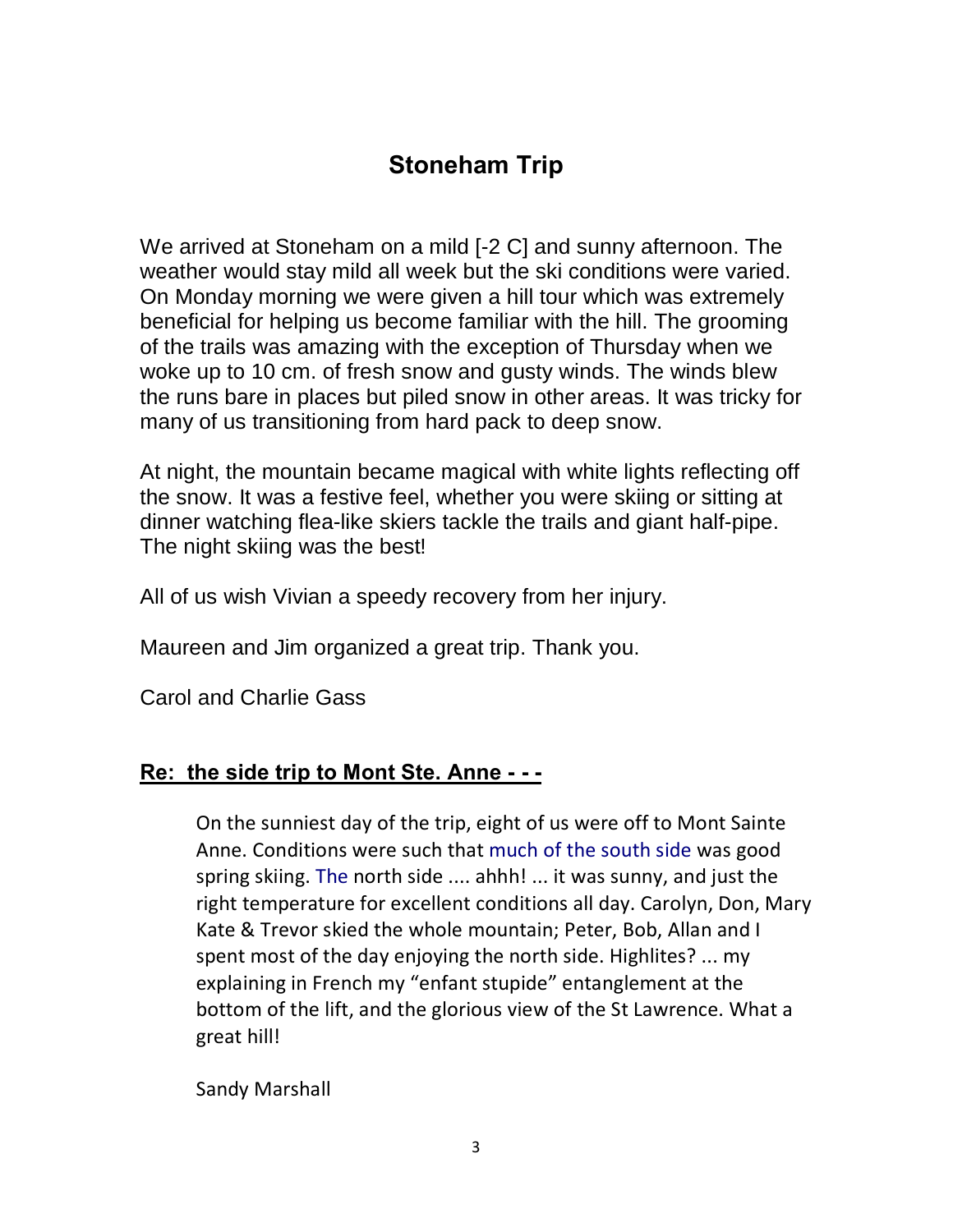#### **\*\*UPCOMING TRIPS FOR NEXT SEASON\*\***

Our 2014 trip season will be to the Loon and Attitash ski resorts. In 2011 we had a very popular trip to Loon.

Attitash offers an opportunity to visit a resort that SASC has not been to previously.

Attitash has a dual hill ski ticket which includes Wildcat.

Attitash is scheduled for the 5 days from February 2nd to the 7th and Loon from March 2nd to March 7th.

Both resorts offer ski-in ski-out, complimentary skiing on Sunday afternoon, welcome party, hill tours on Monday, breakfast and dinner.

For more information you can contact Jim and Maureen Betts at 902- 443-4918 or [betts@eastink.ca.](mailto:betts@eastink.ca)

### **Kell Antoft Day at Ski Martock**

Our season opened a week earlier than last year, to the delight of our Senior Skiers. Conditions and weather co-operated for most of the winter. The highlight, of course, was the celebration of Kell Antoft Day. It brought over 70 seniors to the hill and 70 gastronomic culinary delights to our table in the form of pot luck.

We were pleased to have our President, Paul Black, in attendance. Prizes were distributed and a special thanks to Harold Wainwright (#40001) for his generous gifts. The season ended with our usual  $\tilde{\text{o}}$ sweet  $\tilde{\text{o}}$  social on March  $23<sup>rd</sup>$ . A great season enjoyed by all.

Lee Brannen, Hill Director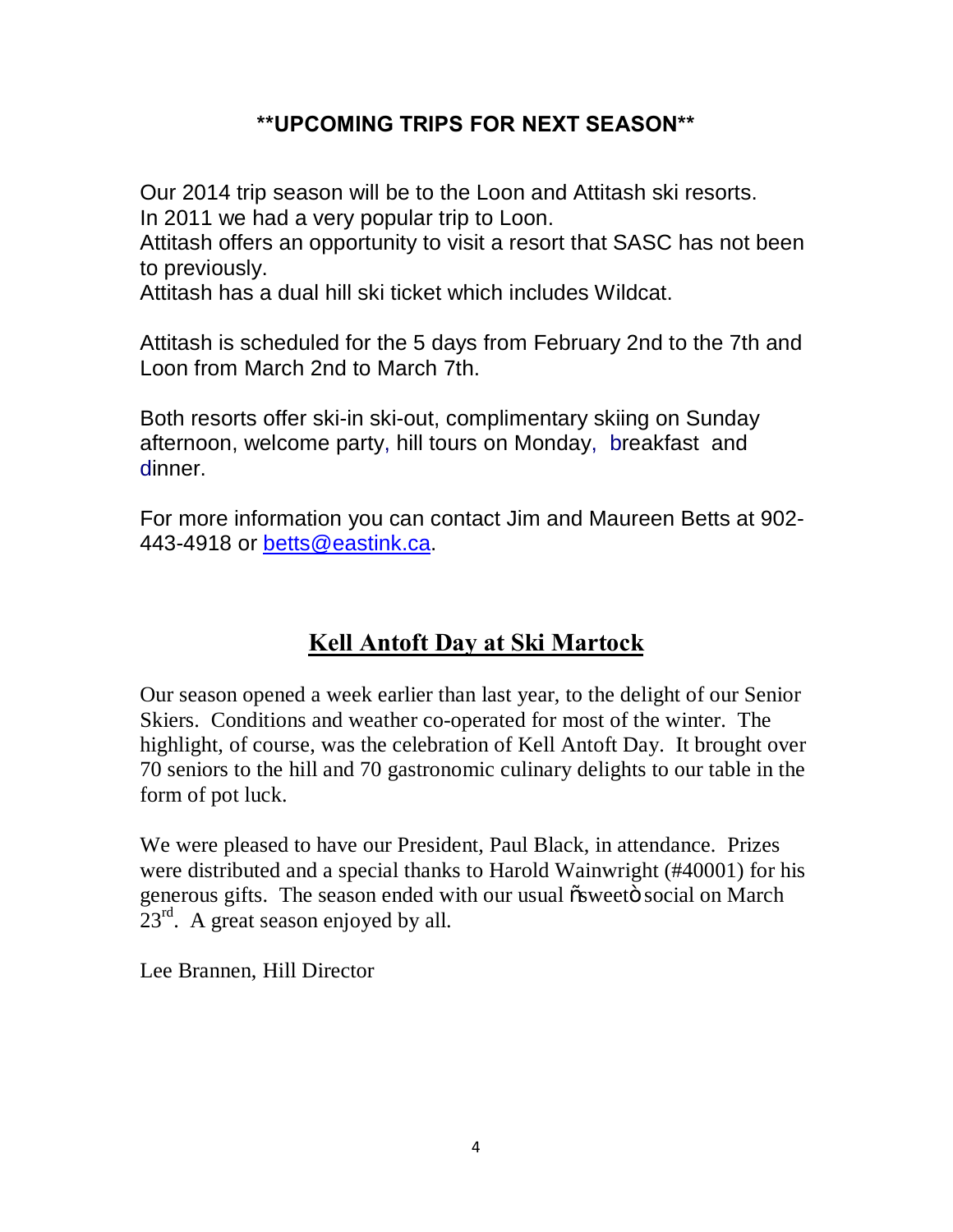### **Kell Antoft Day at Ski Wentworth**

A frigid cold day with high winds and a temperature of -18C at the top of the hill didn't stop 118 seniors from visiting the hill for their skiing enjoyment. The hill provided meals of chowder or chili for 86 members for only \$8.00. Lunch was pushed back to 1:30 pm because of a conflict with the Master program that was on that day.

Nancy Moore accepted the cheque on behalf of the Ski Patrol and gave a short talk to the members.

Robert Atkinson, Hill Director.

### **Kell Antoft Day at Poley Mtn.**

By all accounts, Kell Antoft Day at Poley Mountain was a success. The weather was good, the snow was excellent, the guests were plentiful, hill staff were welcoming and enthusiastic, the complimentary snack was inviting, the lunch was hot and tasty, the prizes were many, and the speeches were short.

There were 118 SASC members who signed in that day, topping previous yearsg participation, and Gary Crossman did a superb job as greeter and M.C.

Murray Goodman, Hill Director

### **Kell Antoft Day at Crabbe Mtn.**

Even though, once again, the weather gods did not smile upon us, Kell Antoft Day at Crabbe Mt. was enjoyed by all who braved the elements to attend. There were over one hundred participants, including a good representation from Nova Scotia, which was pleasantly surprising, considering the predicted road conditions. The actual ski conditions were good.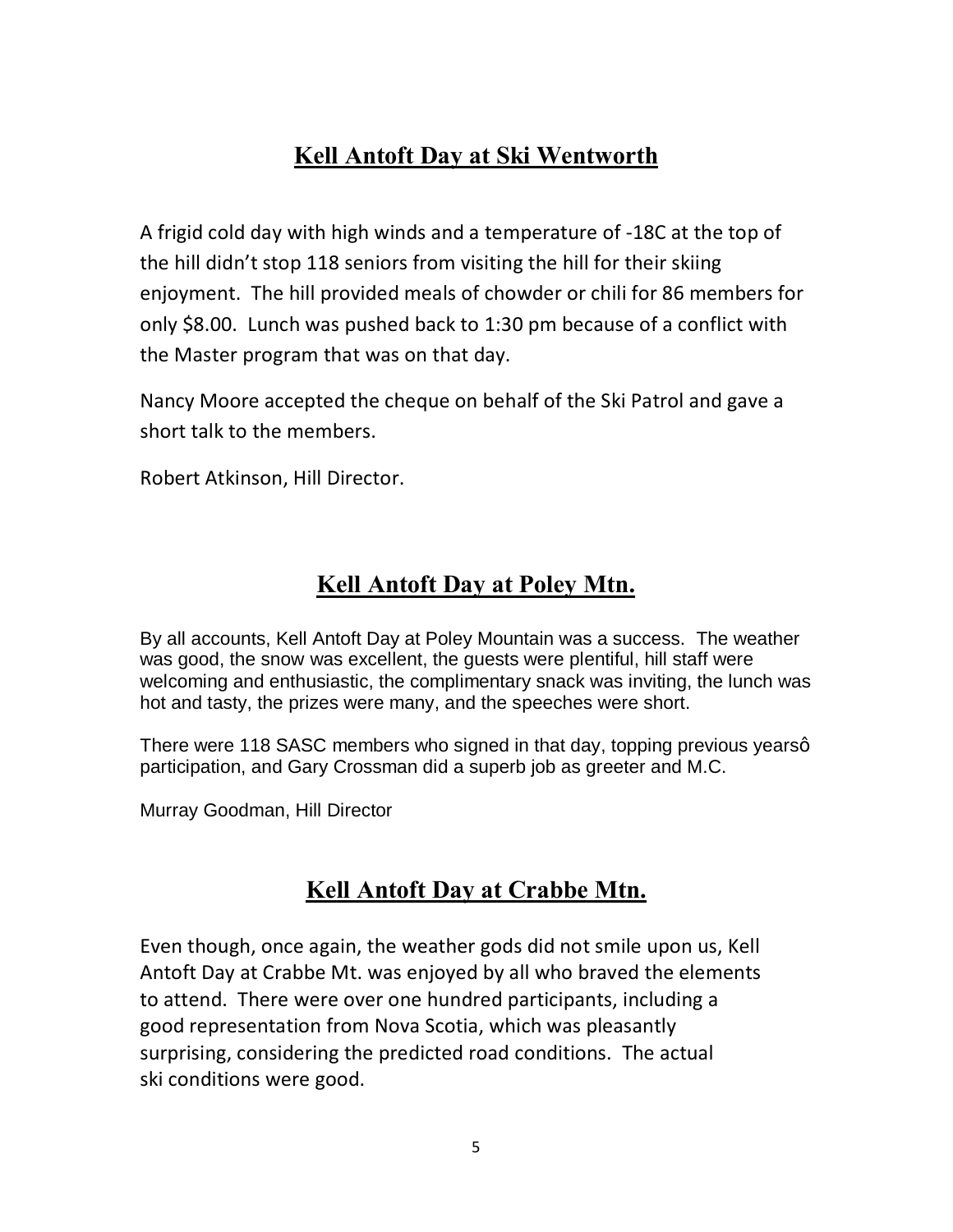Participants enjoyed a good lunch and were awarded prizes ( some very nice ones ), based on their Valentine spirit reflected in their decorated apparel; also based on their responses to quiz questions re SASC history and current facts. Hopefully, those who didn't know the answers increased their knowledge about the Club. And a number of members won door prizes based on nothing but luck.

The highlight of the celebration, though, was a performance of our very own SASC band, which greatly added to the liveliness and camaraderie of the event. Five out of the original six member musicians from Sunday River performed, three from N.S. and two from N.B.: John Llewellyn, and Jeanne Coppillie of Wentworth: Pat Connors of Martock; Ken Nichols, and Curry Alders of Crabbe. Only Jane Ogilvie of Nfld. was absent. Those attending the AGM in Debert, N.S. on June 20th will have a chance to hear them again, or for the first time, as they will be performing.

Linda Hubbard, Hill Director

### **Kell Antoft Day at Mont Farlagne**

(No report available)

### **Kell Antoft Day at Ben Eoin**

On Wednesday, February 20th, 60 seniors celebrated Kell Antoff Day with a great day of skiing and a delicious roast chicken dinner in our Broken Buckle Lounge at Ski Ben Eoin.

We were delightfully entertained throughout our meal by one of our members, Joe Ryba. It was so nice to have visitors from other hills join us for the day. We had some draws for prizes and presented the ski patrol with a donation from the SASC. All in all a great time was had by all.

Kathy Gouthro, Hill Director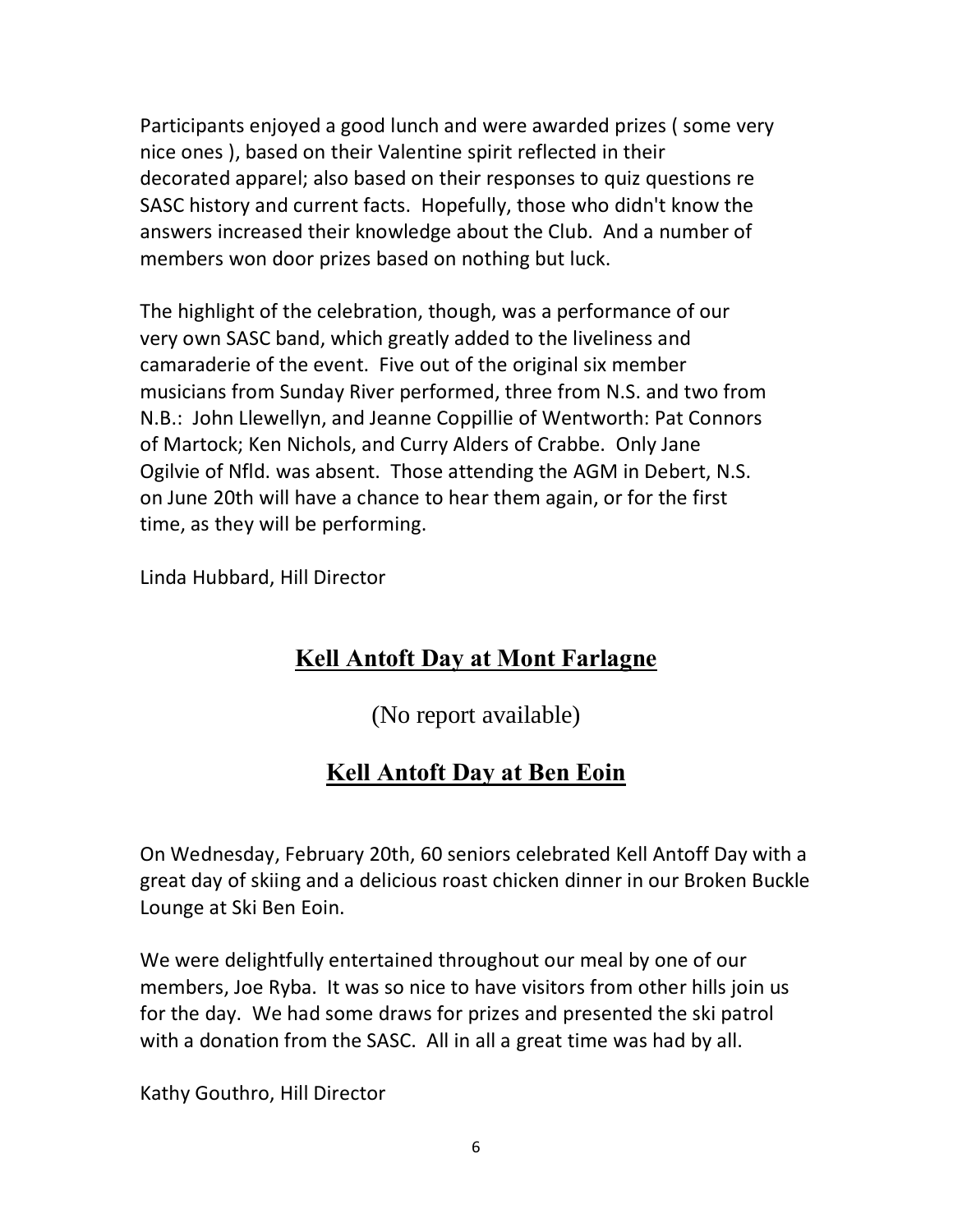# **NOTICE OF SASC AGM/END OF SEASON GATHERING**

**The Annual General Meeting/ End of Season Gathering of the Ski Atlantic Seniors' Club will be held on**

|           | Thursday, June 20, 2013 at 4:00 pm. at:                |
|-----------|--------------------------------------------------------|
|           | <b>Debert Hospitality Centre</b>                       |
|           | 180 Ventura Drive, Debert, NS                          |
| $4:00$ pm | Social Hour (with complimentary wine, beer and snacks) |
| $5:00$ pm | <b>Annual Reports</b>                                  |
| $6:00$ pm | Buffet Supper - The cost of the supper will be \$20.00 |
|           | per person                                             |

A nominating Committee has been formed. However, nominations can also be made from the floor or you could contact Irene Ferguson, 902- 864-1418 if you are interested in serving on the SASC board.

To facilitate the catering and the registrations your cheque must be received no later than June 13. **To be made payable to the Ski Atlantic Seniors' Club and sent to: Judy Hawkins, 45 Highfield Rd., Douglas, NB. E3G 7P8**

Directions to the Debert Hospitablity Centre: Take exit 13 (approx. 10 km west of the Truro exit) off highway 104. As you come off the highway, you will notice a Tim Hortons on your right. Continue for 4 km $\alpha$  and on your left you will see the sign for the Debert Hospitality Centre. Enter and proceed another .7 km to the Centre.

Name(s) \_\_\_\_\_\_\_\_\_\_\_\_\_\_\_\_\_\_\_\_\_\_\_\_\_\_\_\_\_\_\_\_\_\_\_\_\_\_\_\_\_\_\_\_\_\_\_\_\_\_\_\_\_

Attending Social/AGM Yesí í í í í Noí í í í í ...

Supper  $$20$  Yesi i i i i Noi i i i i

Cheque in the amount of  $\frac{1}{2}$  enclosed.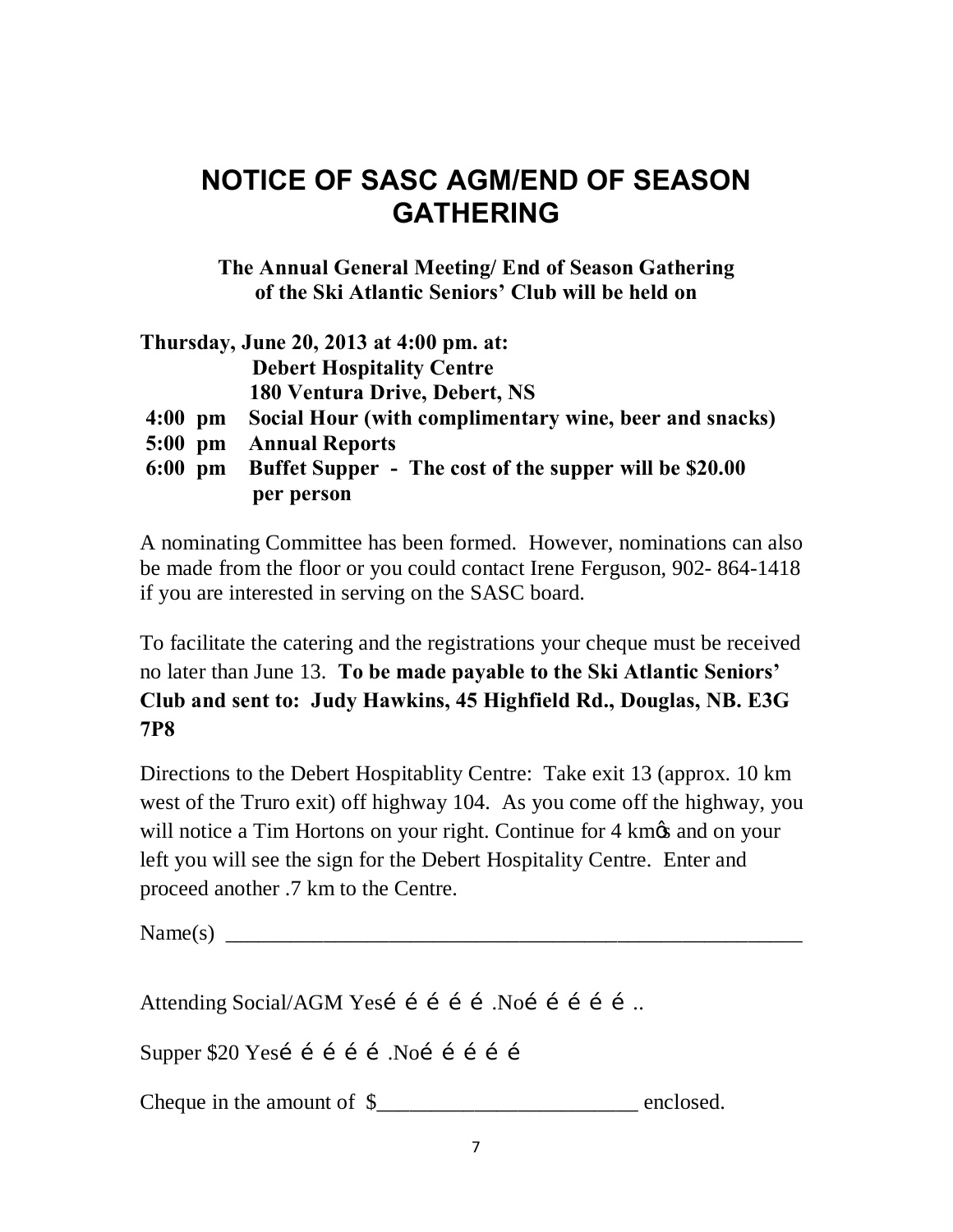# **SASC Fall Golf Classic 2013**

### **Bell Bay Golf Resort Baddeck, Nova Scotia**

**Date:** September 10, 2013 (Tuesday)

**Registration:** 9:30 A.M.—Tee Off Time: 10 A.M.

### **No Shotgun Start/Best Ball Format**

**Price :** Golf Package 18 Holes –Green Fee /Cart and Dinner

Gratuity and Tax Included \$105.00

**\*\*\* Please Note:** There will be an Extra Charge of \$ 20.00 (Tax Included) for the cart if you are not staying at the Inverary Inn.

We have a special rate of \$110.00 + Tax for rooms at the Inverary Inn Resort. This rate is available for the  $9<sup>th</sup>$ , 10<sup>th</sup> and11th of September. Make sure you mention the SASC to get the rate

\*\*\* Cancellation Policy for the Inverary Inn is **three days** prior to your arrival

The dinner will be a buffet and will consist of three courses: Nova Scotia Seafood Chowder, Baked Pork Tenderloin served with a cranberry glaze , White Chocolate blueberry cheesecake and Tea/Coffee

Dinner Only \$30.25 Tax and Gratuity Included

**Contact Person:** Kathy Gouthro, E-mail: [kgouthro@eastlink.ca](mailto:kgouthro@eastlink.ca) Ph. 902-562-1268

## **(Application Form is on next page)**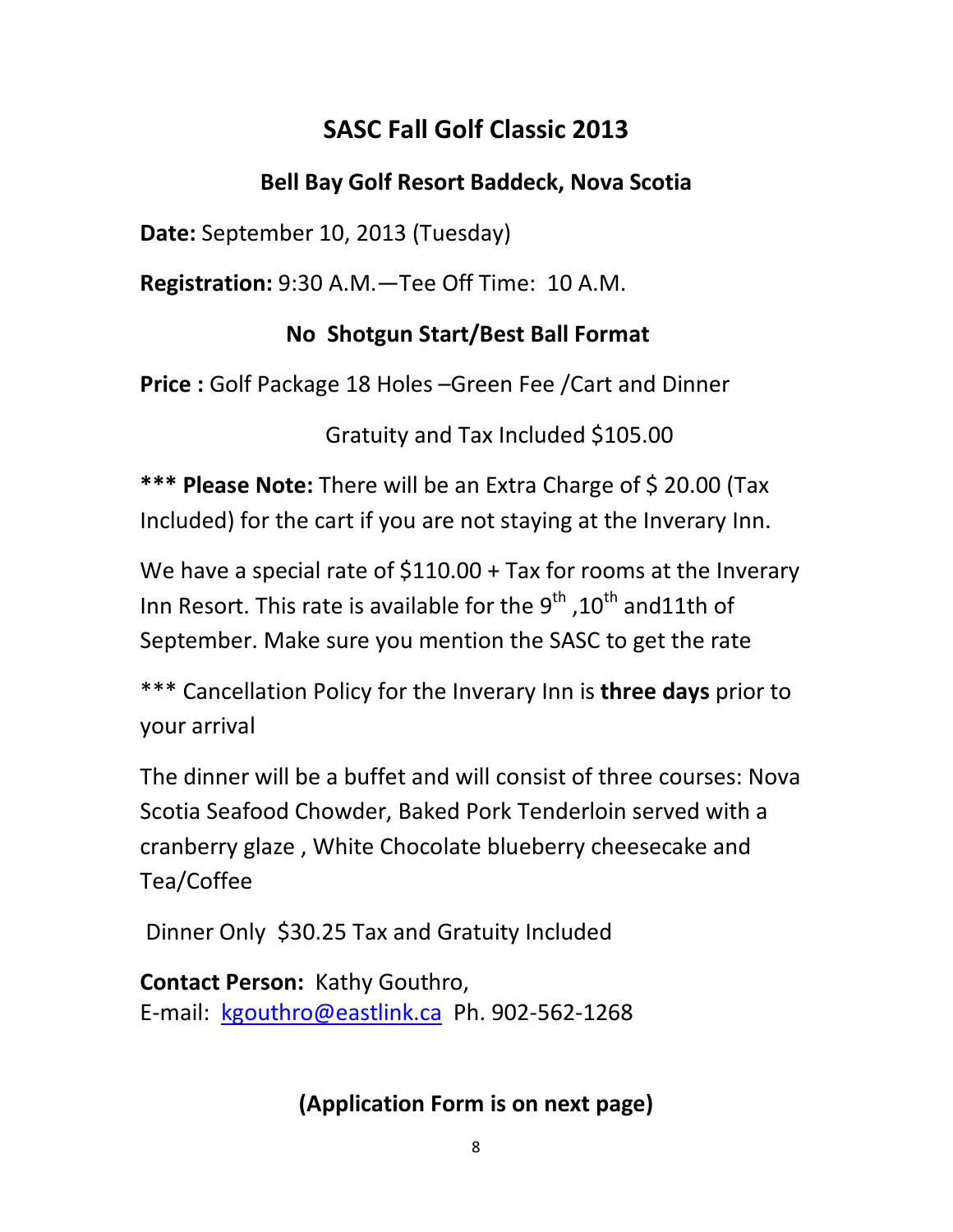#### **2013 SASC FALL GOLF CLASSIC**

#### **BELL BAY GOLF RESORT BADDECK CAPE BRETON**

#### **TUESDAY SEPT. 10, 2013**

| <b>NAME</b> |  |  |  |  |  |  |
|-------------|--|--|--|--|--|--|
|             |  |  |  |  |  |  |

**TEL/E-MAIL\_\_\_\_\_\_\_\_\_\_\_\_\_\_\_\_\_\_\_\_\_\_\_\_\_\_**

**ADDRESS\_\_\_\_\_\_\_\_\_\_\_\_\_\_\_\_\_\_\_\_\_\_\_\_\_\_\_\_\_\_\_\_\_\_\_**

**Golf/Cart and Meal \$105.00 Meal Only \$30.25**

**Cart \$20.00 (Only if not staying at Inverary Inn)**

Handicap Score Never Played Other

**Cheques are to be made out to Ski Atlantic Senior's Club.** 

**The deadline for Registration is August 15,2013**

**Accommodations are booked separately by phoning the Inverary Inn at 902-295-3500**

**Send Registration and Cheques to: Kathy Gouthro**

 **31 Maple Avenue Sydney River, NS**

 **B1S 1J7**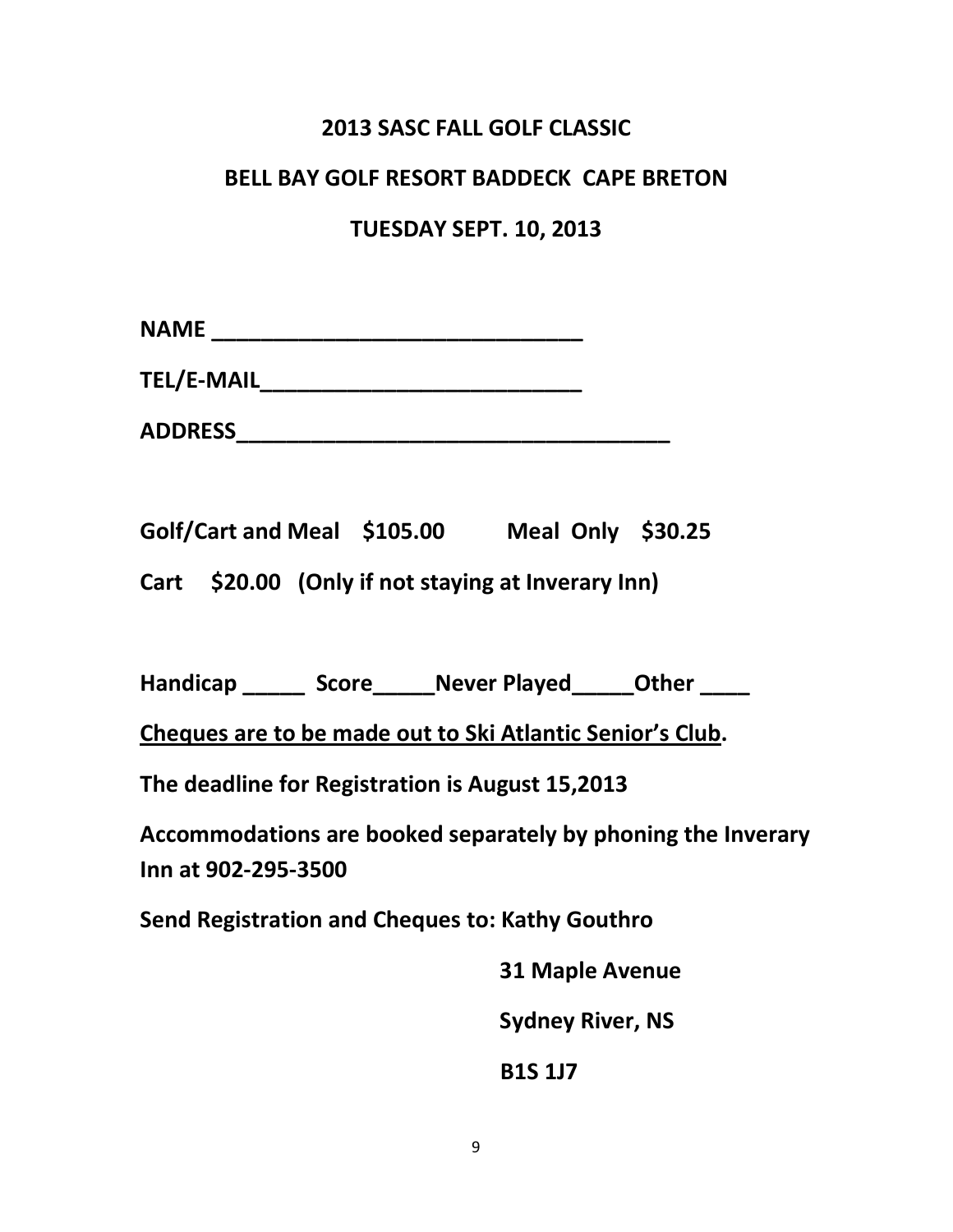### **Ski Atlantic Seniors' Club 2013 / 2014 Application for Membership**

| <b>Name</b>    | <b>Phone</b> #<br><u> 1989 - Andrea Stadt Britain, amerikansk politiker (d. 1989)</u> |  |  |  |  |  |
|----------------|---------------------------------------------------------------------------------------|--|--|--|--|--|
| <b>Address</b> | Prov.                                                                                 |  |  |  |  |  |
|                | Postal Code                                                                           |  |  |  |  |  |

Date of Birth (19yy/mm/dd): \_\_\_\_/\_\_\_\_/\_\_\_\_

**NEW MEMBERS ONLY:** In order to qualify for a skiing membership in the Ski Atlantic Seniors of Club (SASC) you must be 60 years of age or over by March 31 of the 2013-14 ski season. Proof of age must be provided (i.e. copy of driver<sub>%</sub> license, passport or birth certificate) to be submitted with your application. **Do not** send any original documents as these will not be returned.

**All Applicants please identify your home ski hill area by circling one of the following: B (Ben Eoin) C (Crabbe) F (Mont Farlagne) M (Martock) P (Poley**) S **(Sugarloaf NB) W (Wentworth) V (Brookvale)** 

 I hereby apply for the (**Skiing & Social)** Membership card, entitling me to ski at participating ski areas in Nova Scotia, New Brunswick and Prince Edward Island during the 2013 / 2014 season. Enclosed is the annual membership fee of **\$235.00 in CND funds**.

 I hereby apply only for the **Social Membership** card, which entitles me to attend Club events such as Kell Antoft Days, Golf Days, Annual General Meeting and Ski Trips. I certify that I am 55 years of age, or I am a spouse, partner or caregiver of an SASC member. Enclosed is the annual social membership fee of \$20.00 in CND funds.

I hereby agree to abide by the Constitution and By-laws of Ski Atlantic Seniors of Club and by signing below I have indicated that I have read and agree to Section 10 relating to the exclusion of liability (see the reverse side or below).

Signature: the contract of the contract of the contract of the contract of the contract of the contract of the contract of the contract of the contract of the contract of the contract of the contract of the contract of the

*Note. - A new Signed Application and photo is required each year.* 

**NOTE:** the Ski Membership Applications will not be processed until all required documents are received 6 these include: **1.** A**pplication form;** 

- **2. Cheque (in the correct amount);**
- **3. Proof of age (for new members); and**
- **4. A recent photo (about 30 x 45 mm) (i.e. Driver's License / Passport size).**

**\*\*\*\*\*\*\*\*\*\*\*\*** CONTINUED ON NEXT PAGE \*\*\*\*\*\*\*\*\*\*\*\*\*\*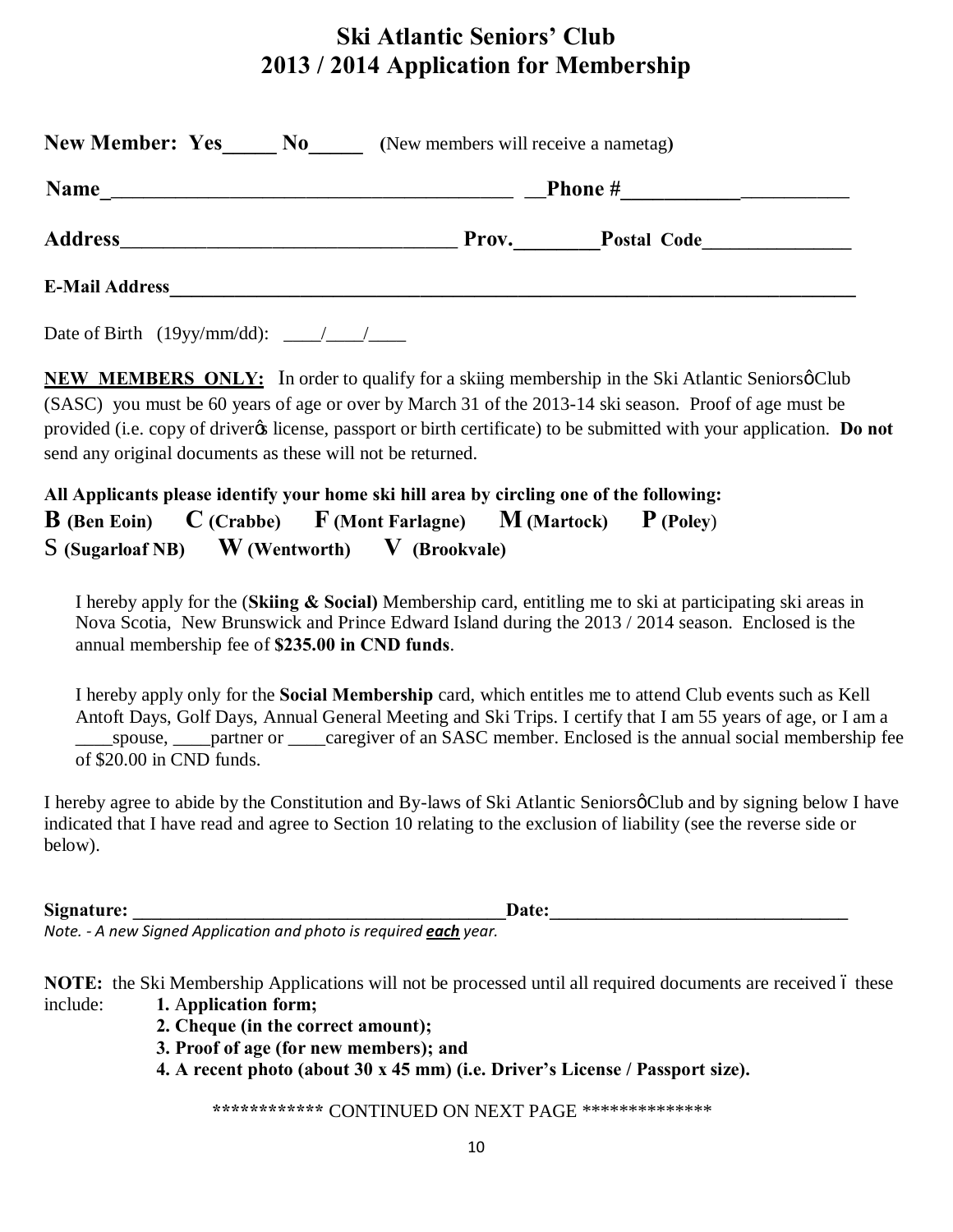**It is recommended that you submit your application to the Registrar by November 15 to allow sufficient time to process your application. Mail your application along with the required documents to:** 

**SKI ATLANTIC SENIORS' CLUB For registration questions contact**: **P.O. BOX 3076** Mary Drake (902) 826-9199

**TANTALLON, NS B3Z 4G9 For information on Club activities contact**: Connie Uyterlinde (902) 454-6874 **For information on Trip activities contact:**  Jim & Maureen Betts (902) 443-4918

The SASC Newsletter, Winter Words, is available on our website **– [www.sasc.chebucto.org](http://www.sasc.chebucto.org/)**

#### **PLEASE NOTE: Refund Policy for the Skiing Membership Card:**

The amount of \$215.00 will be **refunded only in the event of an injury or illness** that prevents the Member from participating in skiing. The request for refund must be in writing outlining the circumstances, enclosing the skiing membership card to be received by Mary Drake, the Registrar by January 15.

#### **EXCLUSION OF LIABILITY:**

10(1) - Skiing is a challenging, dangerous sport. Members are responsible and assume all risk for their own personal preparedness and safety when participating in Club programs and events. Members agree to release, indemnify and hold harmless the Club for any personal injury, death and economic or non-economic losses resulting from: (a)-the inherent risks, dangers and hazards of Alpine skiing, cross country skiing or snowboarding; (b)-the use of ski lifts; (c)-the collision with natural or man-made objects, with skiers, snowboarders or other persons; and (d)-skiing and travel within or beyond the ski area boundaries

10(2) - Members waive all claims against the Officers, Directors or other Members their successors or assigns with respect the risks, economic and non-economic losses outlined in 10(1).

10(3) - Members are responsible for their own travel, health and accident insurance.

10(4) - Members shall abide by the Alpine Responsibility Code (Appendix 13) and the Cross Country Responsibility Code (Appendix 15) as well as the rules and conditions established at Participating Hills and other hills.

10(5) – No Member in his or her individual capacity is responsible for any debt or financial liability beyond the amount of any subscription, annual dues or special even fees payable to the Club

10(6) - Members may make comments, suggestions or other representations related to safety and liability through any Director or Officer.

Rev. April 29, 2013